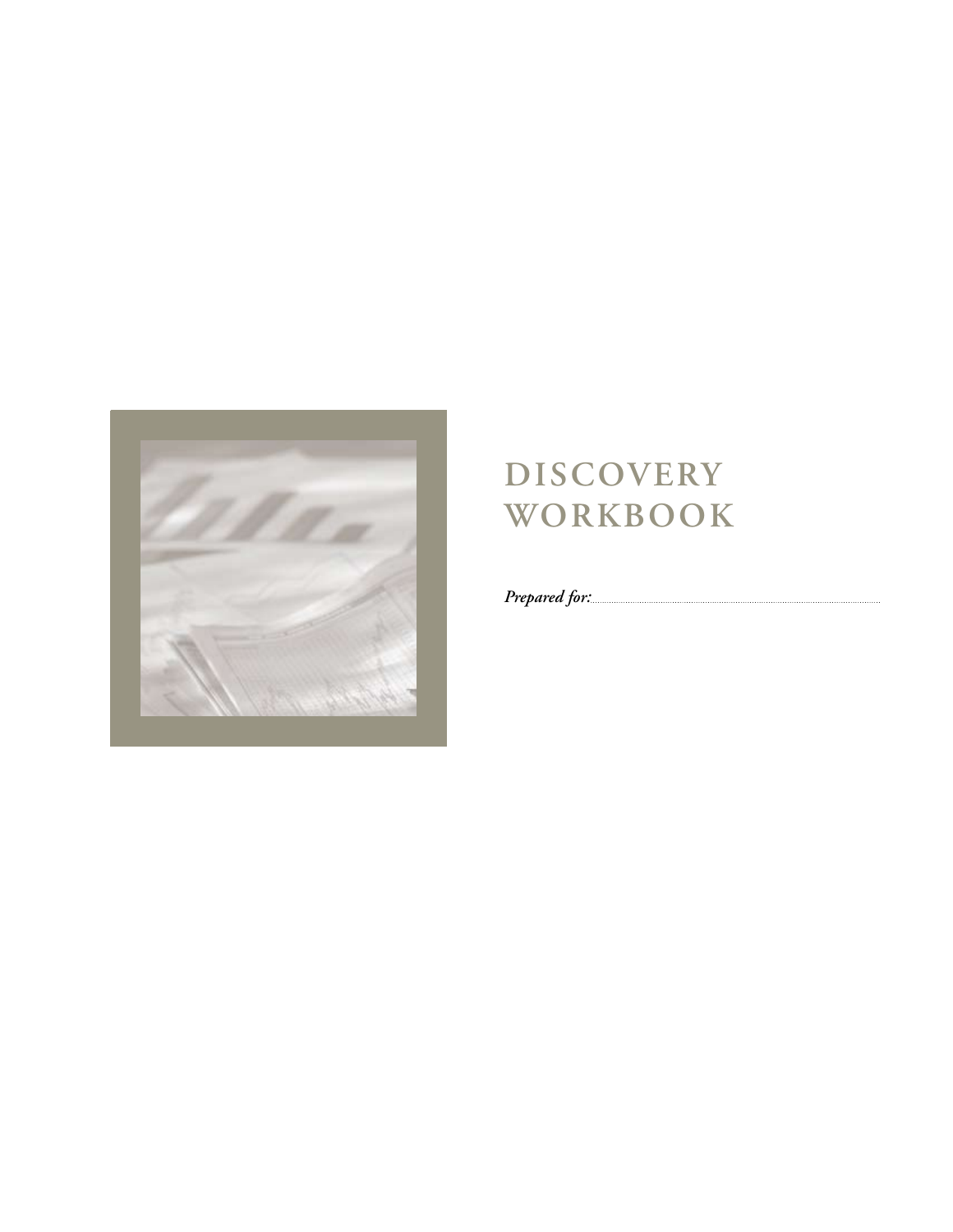### **Preface**

**The Discovery Workbook is designed to help us define and prioritize your goals, establish your investment time horizon and to understand your ability to accept risk and loss.**

**The information developed from the Discovery Workbook will be carefully analyzed and will establish the foundation for your investment program. Clearly defined guidelines and investment objectives will be outlined in our Proposal and Investment Policy Statement. The time spent completing the Discovery Workbook will contribute significantly to the formal establishment of our relationship.** 

**Experience has shown that to successfully customize an investment strategy, it is essential for us to learn about your investment experience and circumstances. The Discovery Workbook is designed to help us define and** 

**prioritize your goals, establish your investment time horizon and to understand your ability to accept risk and loss.**

**We ask that you complete the Financial Profile and Investor Information sections as completely as possible and that you give careful consideration to each of your responses to the ten questions appearing in the Investment Objectives and Risk Tolerance section. Your answers to these questions will provide us with insight into your prior investment experience and will enable us to more closely align our recommendations with your goals and preferences.**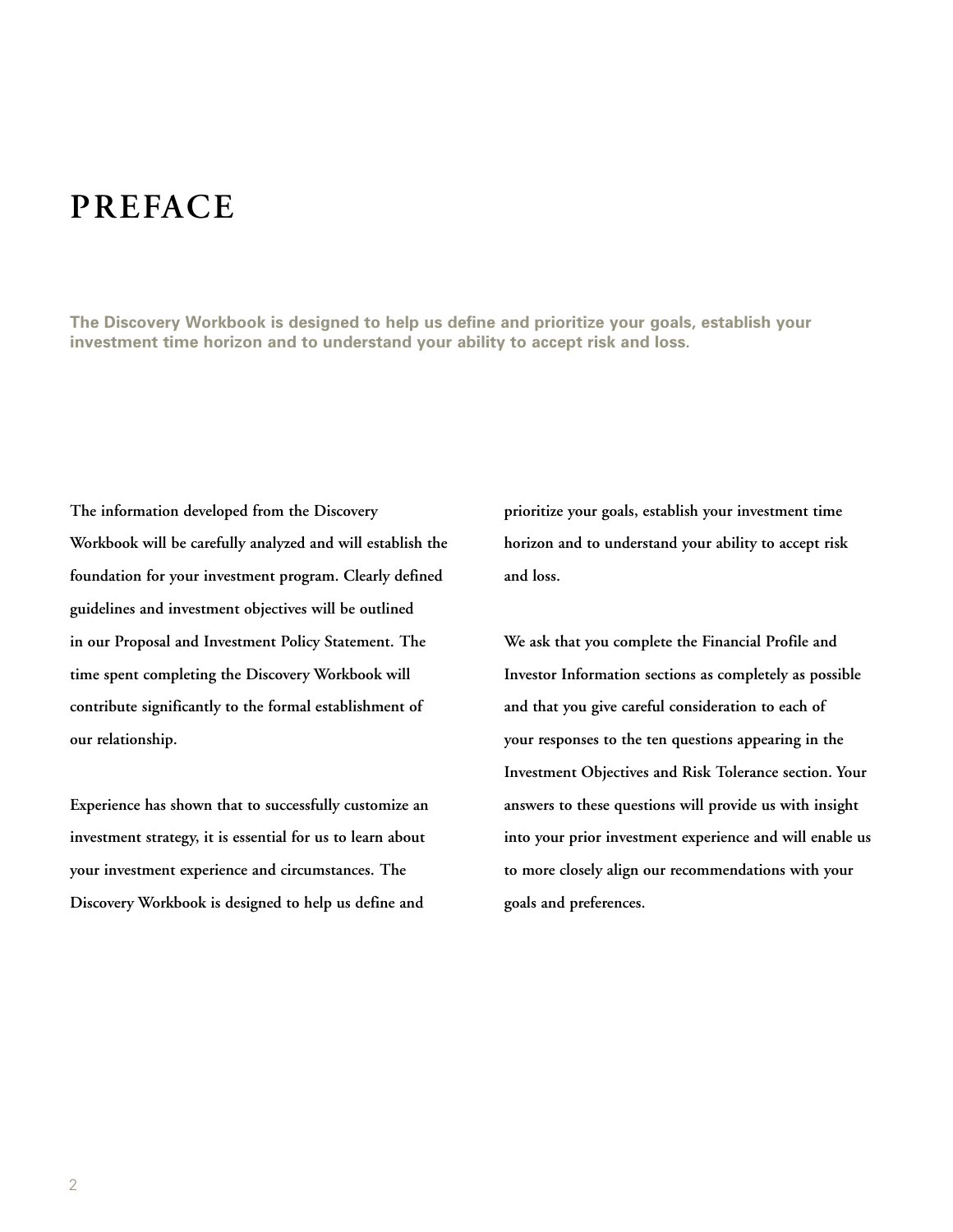## **Tell Us About Yourself**

**1. What about your current circumstance is motivating you to seek advice and counsel?** 

**2. What is important about money to you? Why?**

**3. What are your primary financial goals and objectives?**

**4. Where would you like to be five years from now?**

**5. What areas would you most like to improve upon?**

#### **ADDITIONAL CONCERNS OR COMMENTS:**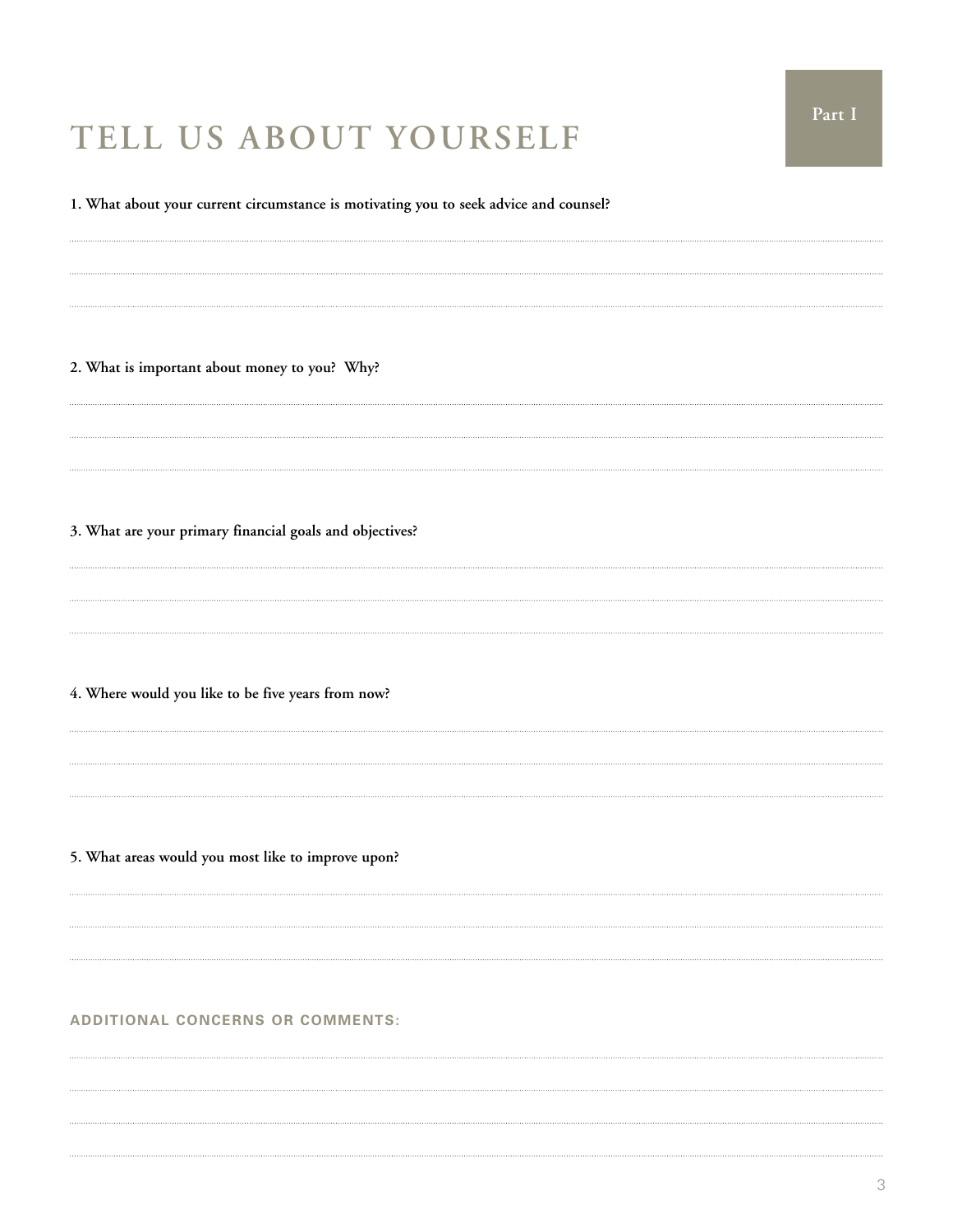### **Investment Objectives and Risk Tolerance**

- **1. Which of the following best describes your primary financial goal for this investment?**
	- **a. My goal is preserving the real (inflation protected) value of my investment; I am not concerned with out-performing the market.**
	- **b. My goal is generating current income; I am not concerned with growing the value of my investment.**
	- **c. My goal is a combination of generating current income and growing the value of my investment.**
	- **d. My goal is growing the value of my investment, and I am willing to tolerate losses in some years.**
- **2. What is the time horizon for your investment?**
	- **a. 1-3 years: these investments need to remain very liquid.**
	- **b. 3-5 years: I can only tolerate a small amount of volatility.**
	- **c. 5-10 years: I can tolerate a moderate amount of volatility.**
	- **d. Over 10 years: these assets are invested for the long-term and can tolerate short-term fluctuations in value.**
- **3. The assets considered for investment are what percentage of your total investable assets?**
	- **a. More than 75% b. 50%-75% c. 25%-50% d. Less than 25%**
- **4. Please choose the phrase that best describes the degree to which you will rely on these assets.**
	- **a. These investments are critical to my current and future financial well-being; I have few other assets or sources of current and future income.**
	- **b.While these assets are a significant portion of my wealth; I have other assets and additional sources of current and future income.**
	- **c. While these investments are an important portion of my wealth; I have considerable additional assets and other significant sources of current and future income.**
	- **d.This investment is fairly small in relation to my overall wealth and my other sources of current and future income.**
- **5. How likely is it you will need to withdraw a significant portion of these assets prior to your planned time horizon to pay for a home, education or some other purpose?**
	- **a. There is little to no chance. b. It is possible, but not likely.**
	- **c. There is a strong chance. d. I will definitely be withdrawing assets.**
- **6. If you do expect to withdraw a significant portion of your account, when is it likely to be?**

```
a. Not applicable b. Within 5 years c. Within 5 - 10 years d. More than 10 years from now
```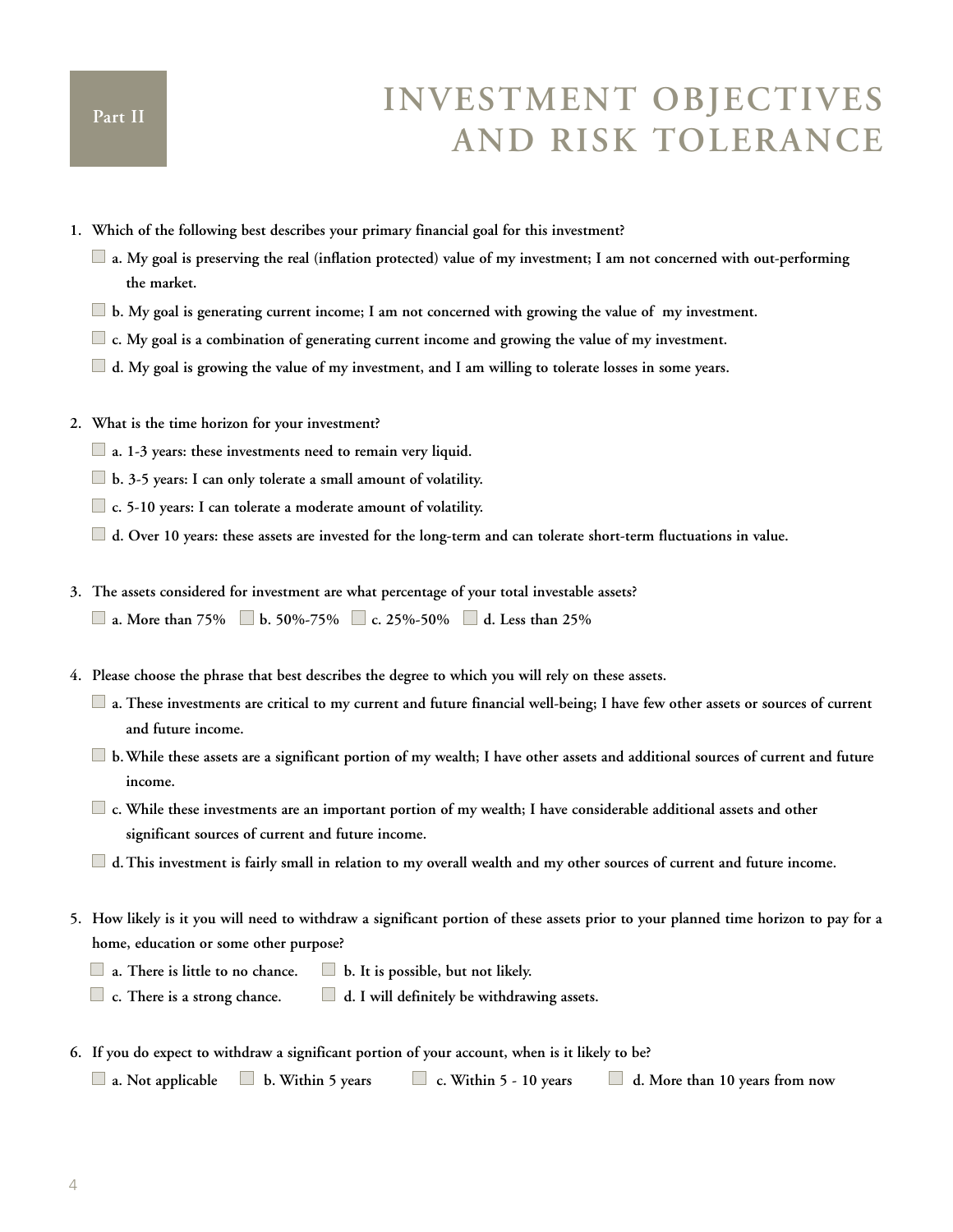**7. Assume your investment time horizon is more than ten years. During the second year of investment, your portfolio declines to less than its initial value. Where would you place your reaction along the following scale?**

| $\Box$ a.               |                                  | C. |                                                                                                                                  | e.                                                                                                                                                               |                          |
|-------------------------|----------------------------------|----|----------------------------------------------------------------------------------------------------------------------------------|------------------------------------------------------------------------------------------------------------------------------------------------------------------|--------------------------|
|                         |                                  |    |                                                                                                                                  |                                                                                                                                                                  |                          |
| my investments decline. | I never want to see the value of |    | I would be disappointed by this kind of<br>loss, but I need a balanced, diversified<br>portfolio to reach my<br>long-term goals. | I don't pay any attention to short-term<br>fluctuations in market value because<br>I am investing for growth and I will<br>not need my money until the end of my | investment time horizon. |

**8. Illustrated below is the range of annualized returns from best to worst for both 1 year and 3 year periods, from January 1979 through May 2008, for six hypothetical portfolios in which \$100,000 was invested.1 Considering the range of returns and the downside risk associated with each portfolio, which portfolio do you feel would be the most appropriate for you?**



*1The returns are rolling 12 month and 36 month averages from January 1, 1979 through May 31, 2008 for six hypothetical multi-asset class portfolios along the risk-return*  spectrum ranging from conservative to aggressive. These returns do not reflect the performance of actual investment accounts, and are presented for illustrative purposes only. Past<br>performance is not indicative of future r

- **9. If you made a long-term investment of \$100,000, how much of a loss in a single year would you withstand before selling?** 
	-
	- **a.** 5%, or \$5,000 on a \$100,000 investment. **b.** 10%, or \$10,000 on a \$100,000 investment.
	-
- 
- **c. 20%, or \$20,000 on a \$100,000 investment. d. I would not sell my investments based on a single year loss.**
- **10. Suppose that, over a two to three year period, your portfolio has lost value. What action would you take?**
	- **a. Transfer my investments to another investment manager of similar strategy that I believe is more skilled.**
	- **b. Move my investments to a more conservative portfolio to avoid losing more money.**
	- **c. Maintain my present disciplined, long-term strategy.**
	- **d. Develop a more aggressive strategy to recover my losses.**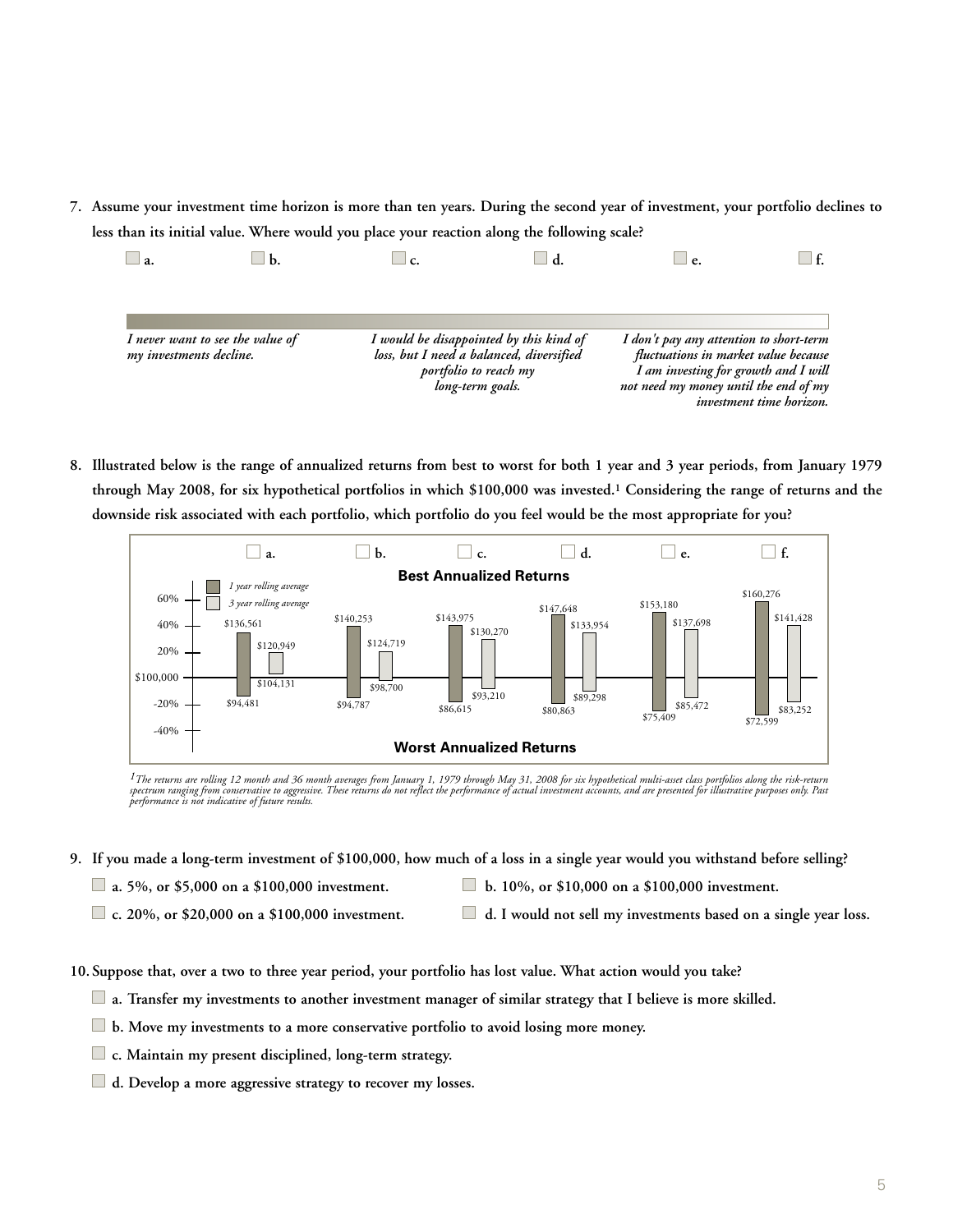## **Financial Profile**

| <b>INCOME</b>                                                                                                                                                     |
|-------------------------------------------------------------------------------------------------------------------------------------------------------------------|
|                                                                                                                                                                   |
| Does your income fluctuate on an annual basis (due to commissions, bonuses, etc.)?<br>$\Box$ No                                                                   |
|                                                                                                                                                                   |
| Do you expect your annual income to change in the next five years beyond a normal cost of living adjustment?                                                      |
| $\Box$ No                                                                                                                                                         |
| <b>SAVINGS</b>                                                                                                                                                    |
|                                                                                                                                                                   |
| Do you expect to save a similar amount each year for the next few years? If no, how much do you expect to save each year?<br>No Amount expected? \$<br>$\Box$ Yes |
| <b>TAX INFORMATION</b>                                                                                                                                            |
| What is your current marginal federal tax rate? $\Box$ 10% $\Box$ 15% $\Box$ 25% $\Box$ 28% $\Box$ 33%<br>$\Box$ 35%                                              |
|                                                                                                                                                                   |
|                                                                                                                                                                   |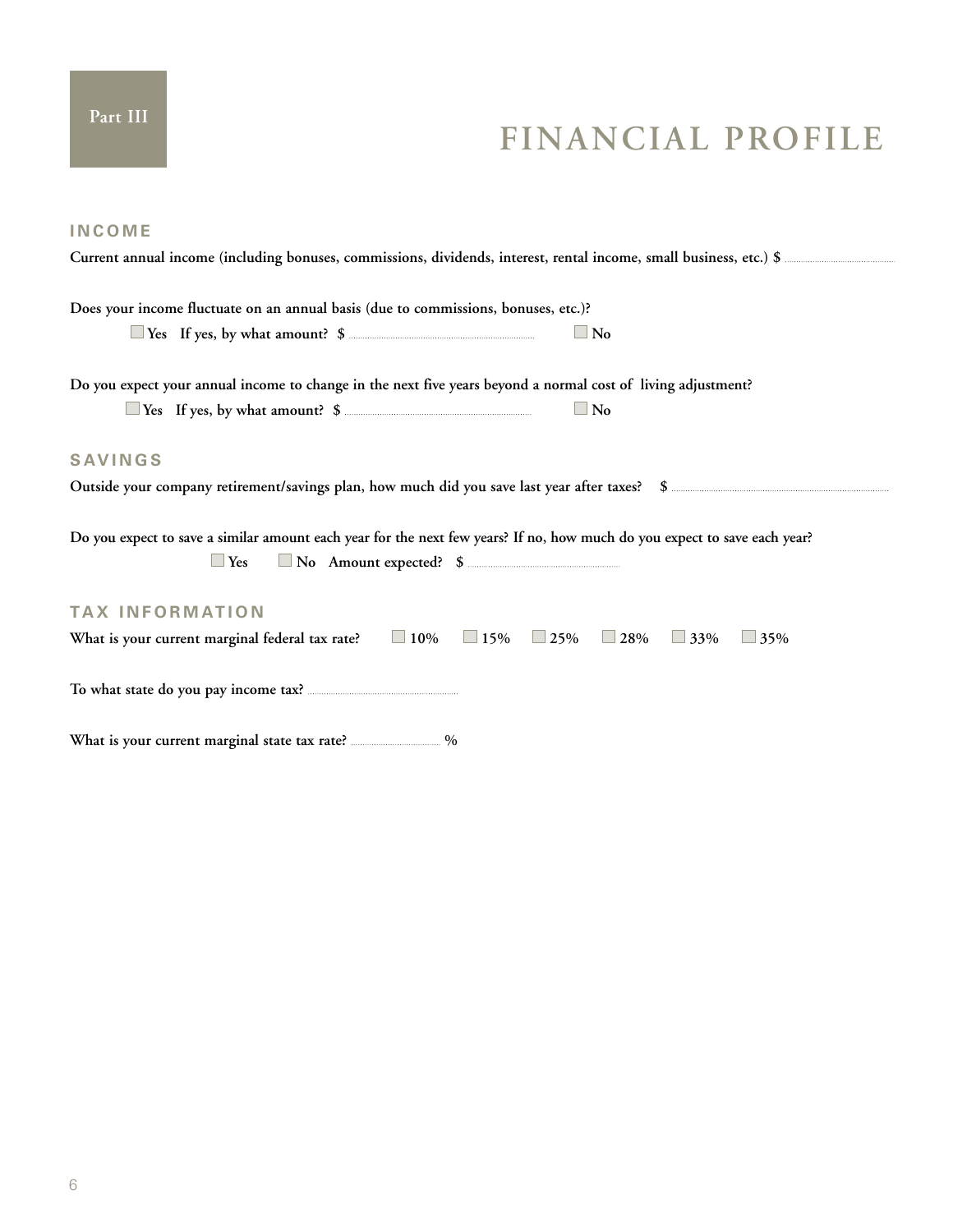#### **ASSETS**

**Category (Self, Spouse, etc.) Investment**

|                                                                      | Investment |
|----------------------------------------------------------------------|------------|
| (When categorizing your Investment Experience refer to legend below) | Experience |

| <b>Retirement Plans</b>       |  | E | S              | $\mathbf N$ |
|-------------------------------|--|---|----------------|-------------|
| Savings, CD, MM               |  | E | S              | $\mathbf N$ |
| Corp/ Bonds                   |  | E | <sup>S</sup>   | $\mathbf N$ |
| Municipal Bonds               |  | E | <sub>S</sub>   | $\mathbf N$ |
| <b>U.S. Stocks</b>            |  | E | S              | $\mathbf N$ |
| <b>International Stocks</b>   |  | E | $\overline{s}$ | $\mathbf N$ |
| <b>Mutual Funds</b>           |  |   |                |             |
| <b>U.S. Stocks</b>            |  | E | $\overline{s}$ | $\mathbf N$ |
| U.S. Bonds                    |  | E | <sub>S</sub>   | $\mathbf N$ |
| <b>International Stocks</b>   |  | E | <sub>S</sub>   | $\mathbf N$ |
| Other                         |  | E | S              | N           |
| <b>Investment Real Estate</b> |  | E | $\overline{s}$ | N           |
| Other Investments             |  | E | $\overline{s}$ | $\mathbf N$ |
|                               |  |   |                |             |

| Mortgage               |  |  |
|------------------------|--|--|
| <b>Credit Cards</b>    |  |  |
| <b>Auto Loans</b>      |  |  |
| Personal Business Loan |  |  |
|                        |  |  |

- **Legend**
- **E = Extensive**
- **S = Some**
- **N = None**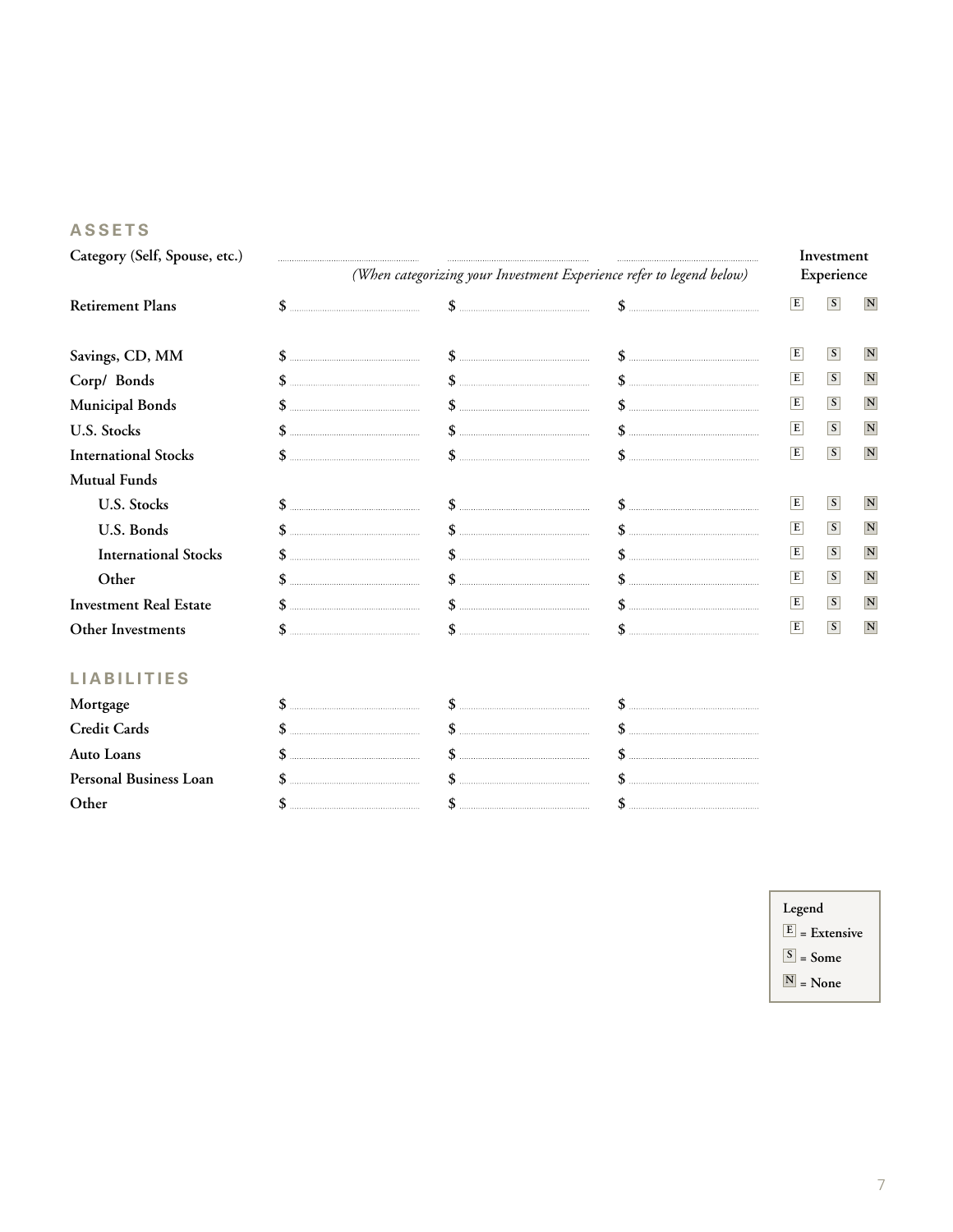### **Part IV**

## **Investor/Trustee Information**

| Name                                                                                                           |                            |                                |  |
|----------------------------------------------------------------------------------------------------------------|----------------------------|--------------------------------|--|
| Date of Birth<br><b>Social Security Number</b>                                                                 |                            |                                |  |
| <b>Mailing Address</b>                                                                                         |                            |                                |  |
| City                                                                                                           | State                      | Zip                            |  |
| Home Address (required if different from mailing address or if mailing address is a post office box)           | Home Phone                 |                                |  |
| City                                                                                                           | State                      | Zip                            |  |
| <b>Email Address</b>                                                                                           | Country of Legal Residence |                                |  |
| Where would you like us to send your mail? $\Box$ Home $\Box$ Business $\Box$ Alternate (please provide below) |                            |                                |  |
| Alternate Address                                                                                              |                            |                                |  |
| City                                                                                                           | State                      | Zip                            |  |
|                                                                                                                |                            |                                |  |
| UNEXPIRED GOVERNMENT ID INFORMATION                                                                            |                            |                                |  |
| Type: $\Box$ Drivers License<br>$\Box$ Passport<br>Other Government Issued ID                                  |                            |                                |  |
| Name on Unexpired Government ID                                                                                | State/Province of Issue    |                                |  |
| Date of Issue<br>Date of Expiration                                                                            |                            | Unexpired Government ID Number |  |
| <b>EMPLOYMENT INFORMATION</b><br>$\Box$ Employed<br>Self-Employed Unemployed<br>$\Box$ Homemaker               | $\Box$ Retired             |                                |  |
| Employer<br>Years with Employer                                                                                | <b>Business Phone</b>      |                                |  |
| <b>Business Address</b>                                                                                        | Occupation                 |                                |  |
| City                                                                                                           | State                      | Zip                            |  |

**Specify any publicly traded company of which you are director, 10% shareholder or policy-making officer:**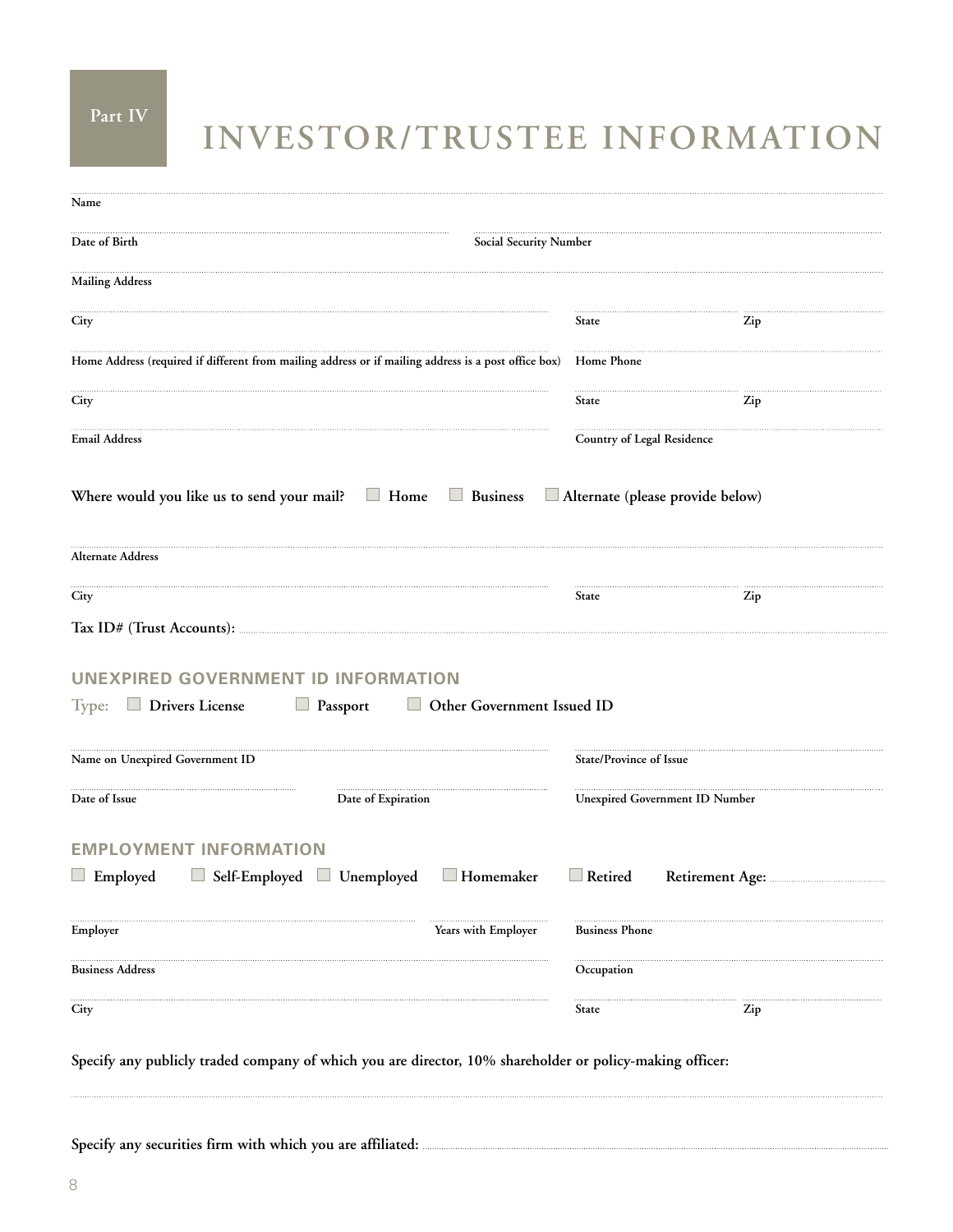### **Beneficiary Information** *(IRA Accounts Only)*

|                        |                                                            |                               |              |     | Select one: Primary Contingent |
|------------------------|------------------------------------------------------------|-------------------------------|--------------|-----|--------------------------------|
| Name                   |                                                            |                               |              |     |                                |
|                        | Date of Birth                                              | Social Security Number        | Relationship |     | Percentage                     |
| <b>Mailing Address</b> |                                                            |                               |              |     |                                |
| City                   |                                                            |                               | <b>State</b> | Zip |                                |
| Name                   |                                                            |                               |              |     | Select one: Primary Contingent |
|                        |                                                            |                               |              |     |                                |
|                        | Date of Birth                                              | <b>Social Security Number</b> | Relationship |     | Percentage                     |
| <b>Mailing Address</b> |                                                            |                               |              |     |                                |
| City                   |                                                            |                               | State        | Zip |                                |
|                        |                                                            |                               |              |     | Select one: Primary Contingent |
| Name                   |                                                            |                               |              |     |                                |
|                        | Gender: $\Box$ M $\Box$ F $\Box$ F $\Box$<br>Date of Birth | Social Security Number        | Relationship |     | Percentage                     |
| <b>Mailing Address</b> |                                                            |                               |              |     |                                |
| City                   |                                                            |                               | State        | Zip |                                |
| <b>DEPENDENTS</b>      |                                                            |                               |              |     |                                |
| Name                   |                                                            |                               |              |     |                                |
|                        |                                                            |                               |              | Age |                                |
| 2.<br>Name             |                                                            |                               |              | Age |                                |
| 3.<br>$\mathbf{Name}$  |                                                            |                               |              | Age |                                |
|                        | <b>OTHER FINANCIAL ADVISORS</b>                            |                               |              |     |                                |
| <b>Accountant Name</b> |                                                            |                               | Phone        |     |                                |
| <b>Mailing Address</b> |                                                            |                               |              |     |                                |
| City                   |                                                            |                               | <b>State</b> | Zip |                                |
| <b>Attorney Name</b>   |                                                            |                               | Phone        |     |                                |
| <b>Mailing Address</b> |                                                            |                               |              |     |                                |
| City                   |                                                            |                               | State        | Zip |                                |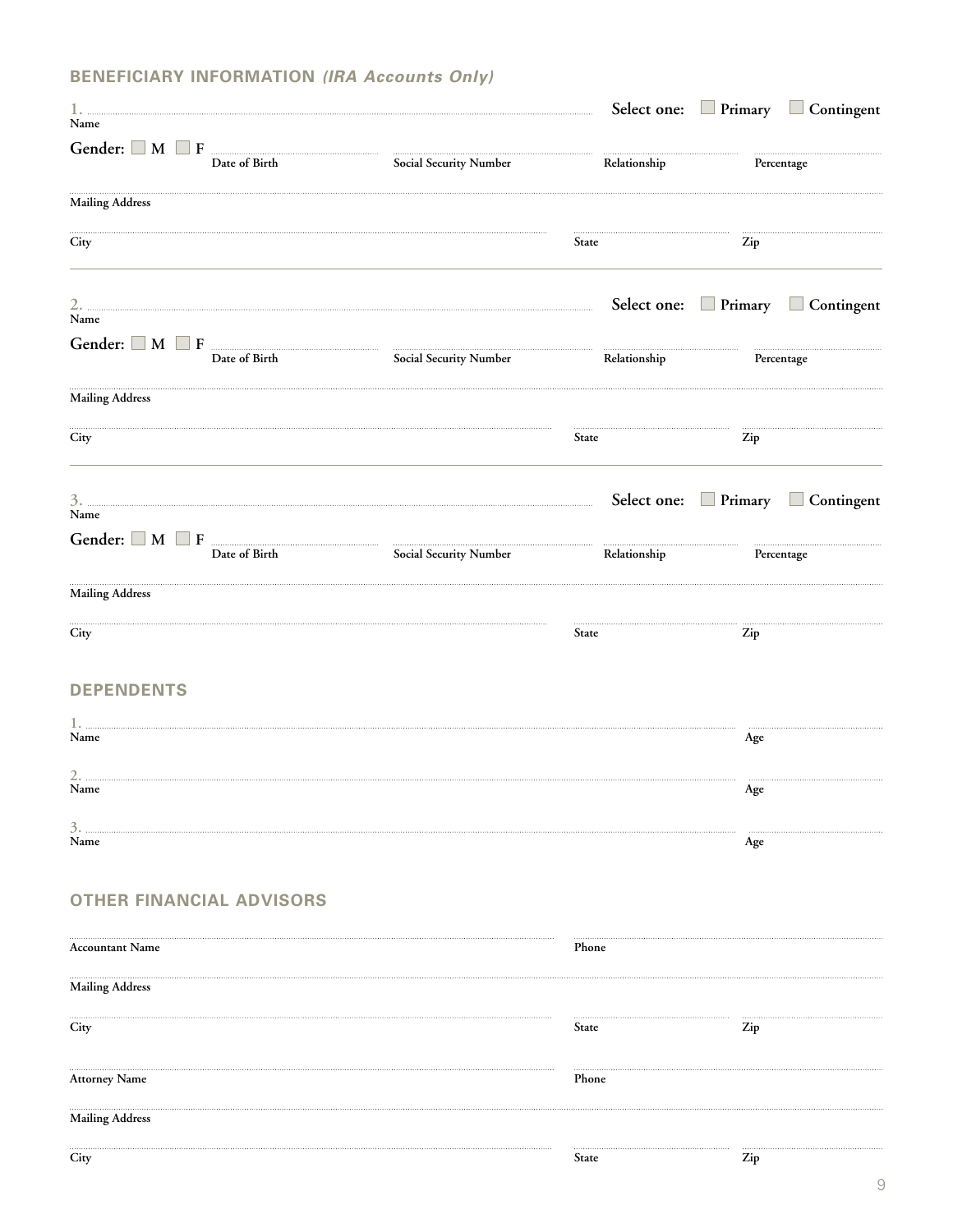# **Joint Account/Trustee Information**

*(if applicable)*

| Name                                                                                                                                                        |                                                                                                      |                                   |                                       |
|-------------------------------------------------------------------------------------------------------------------------------------------------------------|------------------------------------------------------------------------------------------------------|-----------------------------------|---------------------------------------|
| Date of Birth<br>Social Security Number                                                                                                                     |                                                                                                      |                                   |                                       |
| <b>Mailing Address</b>                                                                                                                                      |                                                                                                      |                                   |                                       |
| City                                                                                                                                                        |                                                                                                      | <b>State</b>                      | Zip                                   |
|                                                                                                                                                             | Home Address (required if different from mailing address or if mailing address is a post office box) | Home Phone                        |                                       |
| City                                                                                                                                                        |                                                                                                      | <b>State</b>                      | Zip                                   |
| <b>Email Address</b>                                                                                                                                        |                                                                                                      | <b>Country of Legal Residence</b> |                                       |
|                                                                                                                                                             |                                                                                                      |                                   |                                       |
|                                                                                                                                                             | JOINT ACCOUNT UNEXPIRED GOVERNMENT ID INFORMATION                                                    |                                   |                                       |
| <b>Drivers License</b>                                                                                                                                      | $\Box$ Passport<br>Other Government Issued ID                                                        | State/Province of Issue           |                                       |
|                                                                                                                                                             | Date of Expiration                                                                                   |                                   | <b>Unexpired Government ID Number</b> |
|                                                                                                                                                             |                                                                                                      |                                   |                                       |
|                                                                                                                                                             | $\Box$ Self-Employed $\Box$ Unemployed<br>$\Box$ Homemaker                                           | $\Box$ Retired                    | Retirement Age:                       |
|                                                                                                                                                             | Years with Employer                                                                                  | <b>Business Phone</b>             |                                       |
| Type:<br>Name on Unexpired Government ID<br>Date of Issue<br>JOINT ACCOUNT EMPLOYMENT INFORMATION<br>$\Box$ Employed<br>Employer<br><b>Business Address</b> |                                                                                                      | Occupation                        |                                       |

**Specify any securities firm with which you are affiliated:**